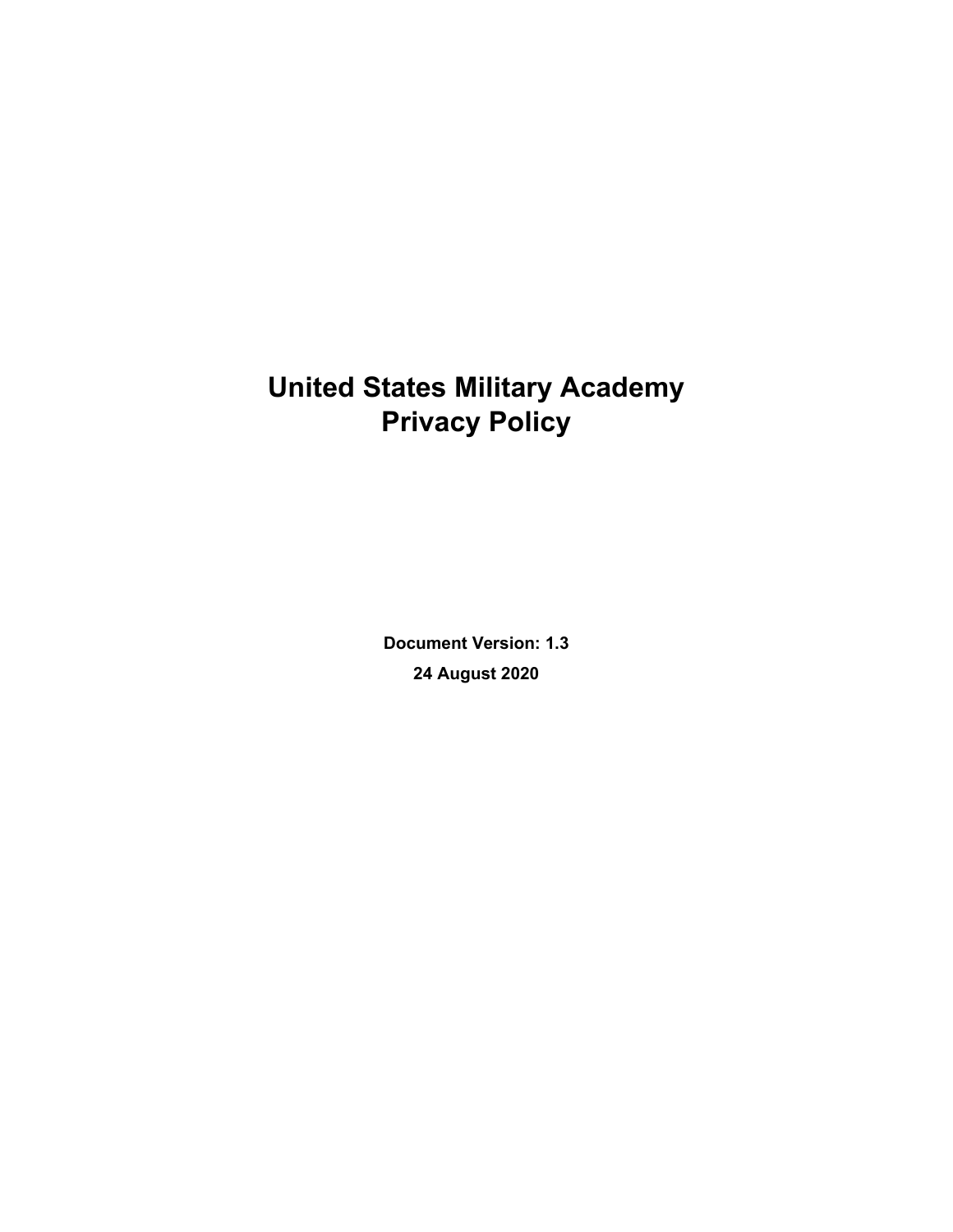# *Revision History*

| <b>Revision Date</b> | <b>Nature of Revision</b>                              | <b>Approved By</b> |
|----------------------|--------------------------------------------------------|--------------------|
| 06/20/2019           | Initial first draft                                    | LTC Lanham         |
| 01/06/2020           | Updated links and added Revision History               | LTC Lanham         |
| 08/24/2020           | Updates per Committee review and added signature page. | LTC Lanham         |

# **Signature of Approval**

By order of: DARRYL A. WILLIAMS LIEUTENANT GENERAL, US ARMY Superintendent

Approved by:

 $\overline{\phantom{a}}$ **VEATHERS** 

COL, AV Chief of Staff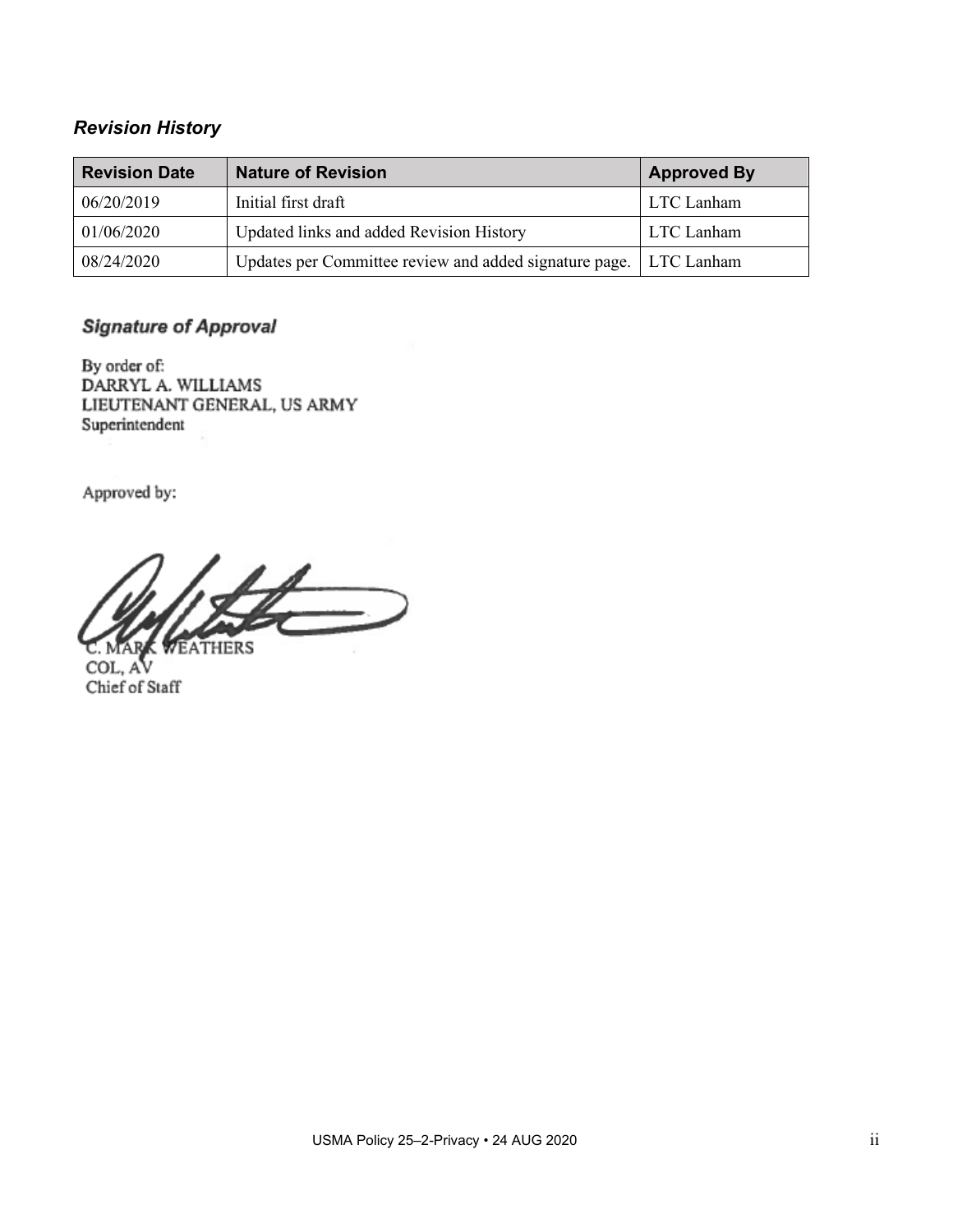# **Table of Contents**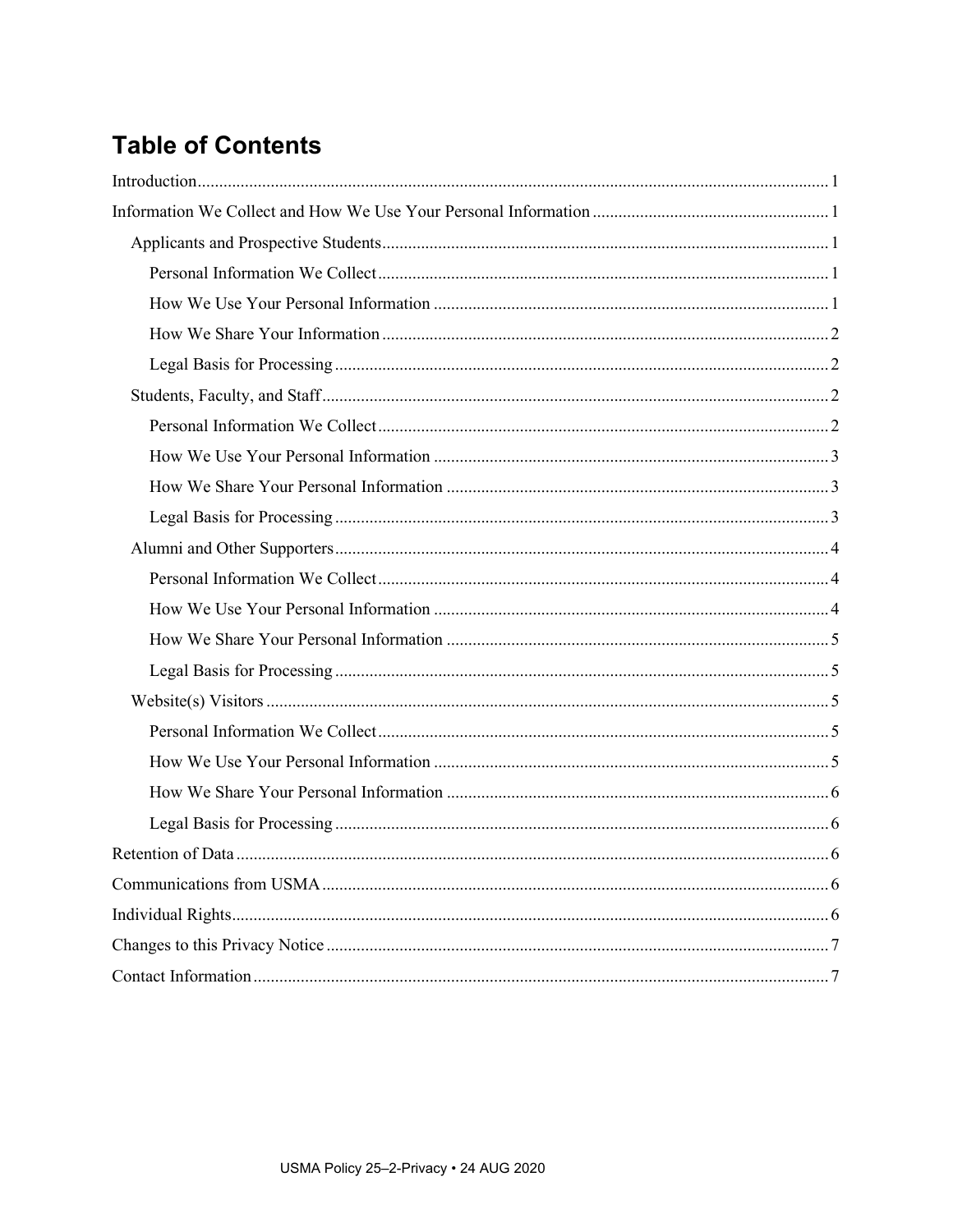# <span id="page-3-0"></span>**Introduction**

The United States Military Academy (USMA) is committed to respecting the privacy of information and data that may be used to identify you (your "personal information"). This Privacy Notice describes our policies and practices regarding the most common ways we collect, use, disclose, or otherwise process your personal information. In certain circumstances, we may provide you with supplemental disclosures regarding our data processing activities.

# <span id="page-3-1"></span>**Information We Collect and How We Use Your Personal Information**

# <span id="page-3-2"></span>**Applicants and Prospective Students**

#### <span id="page-3-3"></span>*Personal Information We Collect*

USMA collects and uses personal information about applicants and other prospective students, including students interested in our summer programs. If you are or have been an applicant, we may collect and use the following types of personal information about you:

- Information and supporting documentation that you provide in your application
- Related application materials that others provide on your behalf (e.g., recommendations, references, and test scores)
- Information that you have permitted a third party, such as The College Board, to release (e.g., Advanced Placement, SAT, PSAT, ACT scores, demographic information, academic information)
- Contact information for prospective students that we receive from other institutions and from vendors who conduct advertising activities for us
- Financial information, including financial information about your family members
- Survey responses (if you choose to respond to a survey sent by us or on our behalf)

## <span id="page-3-4"></span>*How We Use Your Personal Information*

USMA uses your personal information to evaluate your application and related activities, to communicate with you about your application, and to perform other administrative functions related to the admissions and enrollment process. We may also use or disclose your personal information for the following purposes:

- To consider requests for accommodations
- For research and statistical purposes
- To provide you with information about USMA, West Point, and events that you might be interested in attending
- To send surveys for research purposes
- For compliance with legal obligations, to respond to subpoenas, court orders, or other legal process, and to enforce our agreements
- To prevent or investigate fraud or other unlawful activity, and to protect the security of USMA and West Point property, websites, and other systems
- Private organizations with oversight over USMA, such as accreditation organizations
- To meet the obligations of private organizations with oversight over USMA, such as accreditation organizations
- To protect the health, safety, or rights of you, other students, faculty, staff, and visitors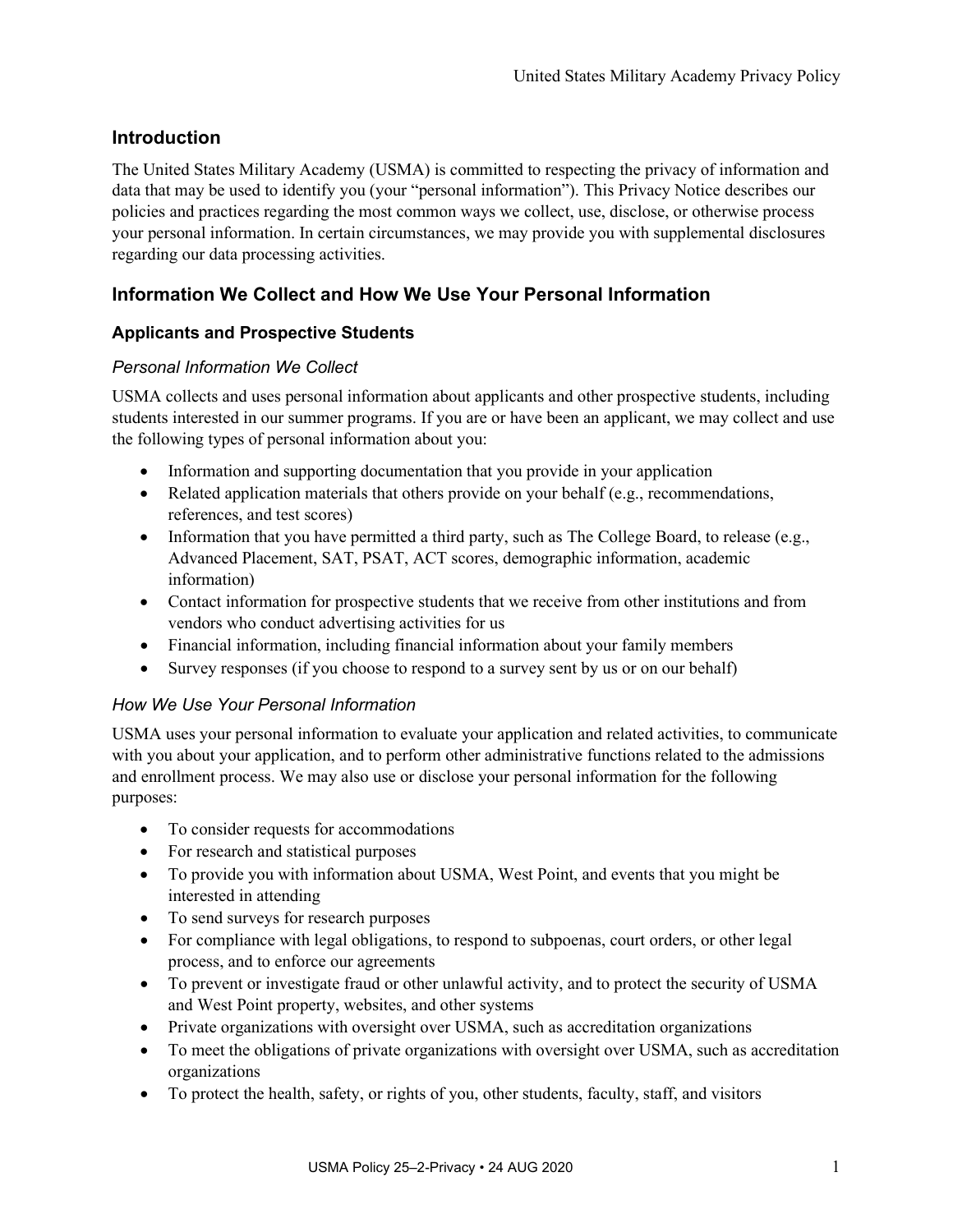# <span id="page-4-0"></span>*How We Share Your Information*

We may share your information with the following individuals and entities:

- Individuals who assist in the application process, such as faculty and outside consultants
- Other departments within USMA
- Your financial institutions
- Other educational institutions (e.g., to send your information about jointly hosted events, transcripts)
- Vendors who provide services to USMA
- Governmental bodies as necessary for compliance with the law, with law enforcement authorities when necessary, and other third parties to enforce our legal rights

#### <span id="page-4-1"></span>*Legal Basis for Processing*

With respect to personal information, we rely on the following lawful bases for processing:

- Our legitimate interests, such as recruiting cadets, staff, and faculty, monitoring our website usage,
- To provide you with services or perform on contractual obligations, such as managing our relationships with our prospective students, students, suppliers, and alumni
- For compliance with our legal obligations
- When necessary for scientific or historical research or statistical purposes
- With your consent, when applicable

### <span id="page-4-2"></span>**Students, Faculty, and Staff**

#### <span id="page-4-3"></span>*Personal Information We Collect*

When you are a student at USMA, or a member or prospective member of the faculty and staff, we maintain records containing your personal information. We may collect and use the following types of personal information about you, as applicable:

- Your contact information and biographical data (e.g., name, address, date of birth, race, ethnicity)
- Application materials and supporting documents (e.g., applications for admission or employment)
- Copies of identification documents and other official documents (e.g. driver's license, I-9 form, passport/visa information)
- Employment and/or educational records (e.g., job history, job reviews, transcript information)
- Academic work product and related information (e.g., research and course-related content)
- Records about your other activities (e.g., involvement in clubs, disciplinary actions, and similar incidents)
- Financial information (e.g., payroll information)
- Health information (most health information about students is stored in the Army Medical Command systems records for providing you with health care services, although some are stored in other locations. Please refer to the Army Notice of Privacy Practices for additional information regarding the use and disclosure of health information in connection with the USMA.
- Information about technology usage (e.g., IP addresses, software downloads)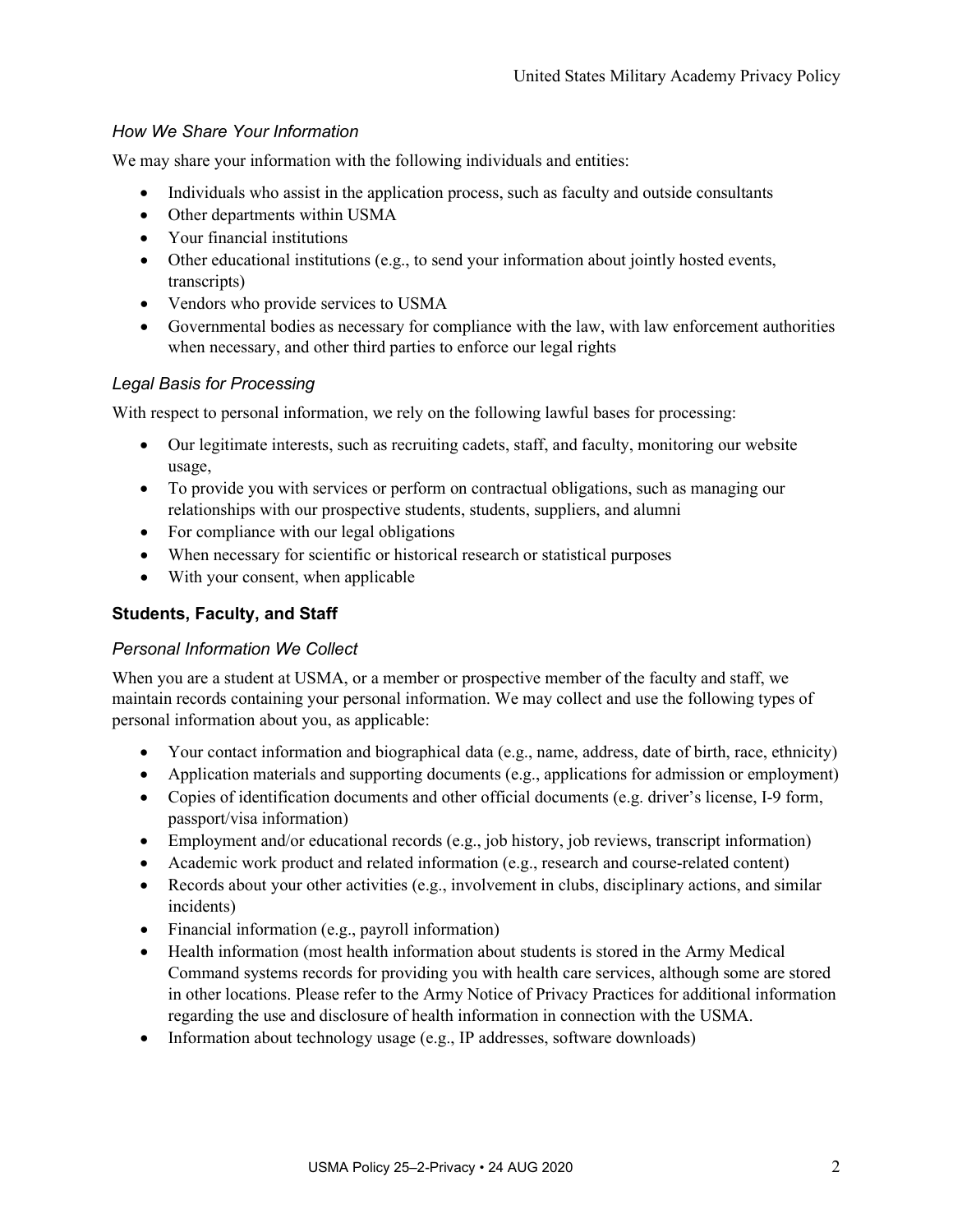# <span id="page-5-0"></span>*How We Use Your Personal Information*

We use this information for the following purposes as applicable:

- To provide educational, employment and/or related services (e.g., maintaining relevant records of your studies or employment, providing you with access to facilities and support services, such as counseling and IT services)
- To administer the financial aspects of the relationship (e.g., payroll, collecting fees)
- To enable your participation at events and in other opportunities (e.g., graduation, study abroad programs, Individual Advanced Development (IAD) opportunities)
- To protect the educational integrity of USMA
- To accommodate special needs
- For research and statistical purposes related to our educational and/or other services
- To provide basic contact information in student, faculty, and/or staff directories
- For the general operations of USMA and related administrative functions
- For compliance with legal obligations, to respond to subpoenas, court orders, or other legal process, and to enforce our agreements
- To prevent or investigate fraud or other unlawful activity, and to protect the security of USMA's property, website, and other systems.
- To meet the obligations of government and or educational organizations with oversight over USMA, such as accreditation organizations
- To protect the health, safety, or rights of you, other students, faculty, staff, and visitors

## <span id="page-5-1"></span>*How We Share Your Personal Information*

We may share your personal information with the following:

- Faculty and staff at USMA to fulfill their responsibilities
- Providers of any external program, such as study abroad programs, internships, and other collaborations
- Your host institution and host family (in connection with study abroad or faculty or student exchange programs)
- Student clubs and related organizations
- Individuals or entities inquiring about your attendance or employment history
- Vendors who provide services to USMA
- Governmental bodies as necessary for compliance with the law, with law enforcement authorities when necessary, and other third parties to enforce our legal rights
- Government organizations with oversight over USMA, such as accreditation organizations

## <span id="page-5-2"></span>*Legal Basis for Processing*

With respect to personal information, we rely on the following lawful bases for processing:

- Our legitimate interests, such as providing business and administrative services to cadets, staff, and faculty
- To provide you with services or perform on contractual obligations, such as managing our relationships with our cadets, staff, and faculty
- For compliance with our legal obligations
- When necessary for scientific or historical research or statistical purposes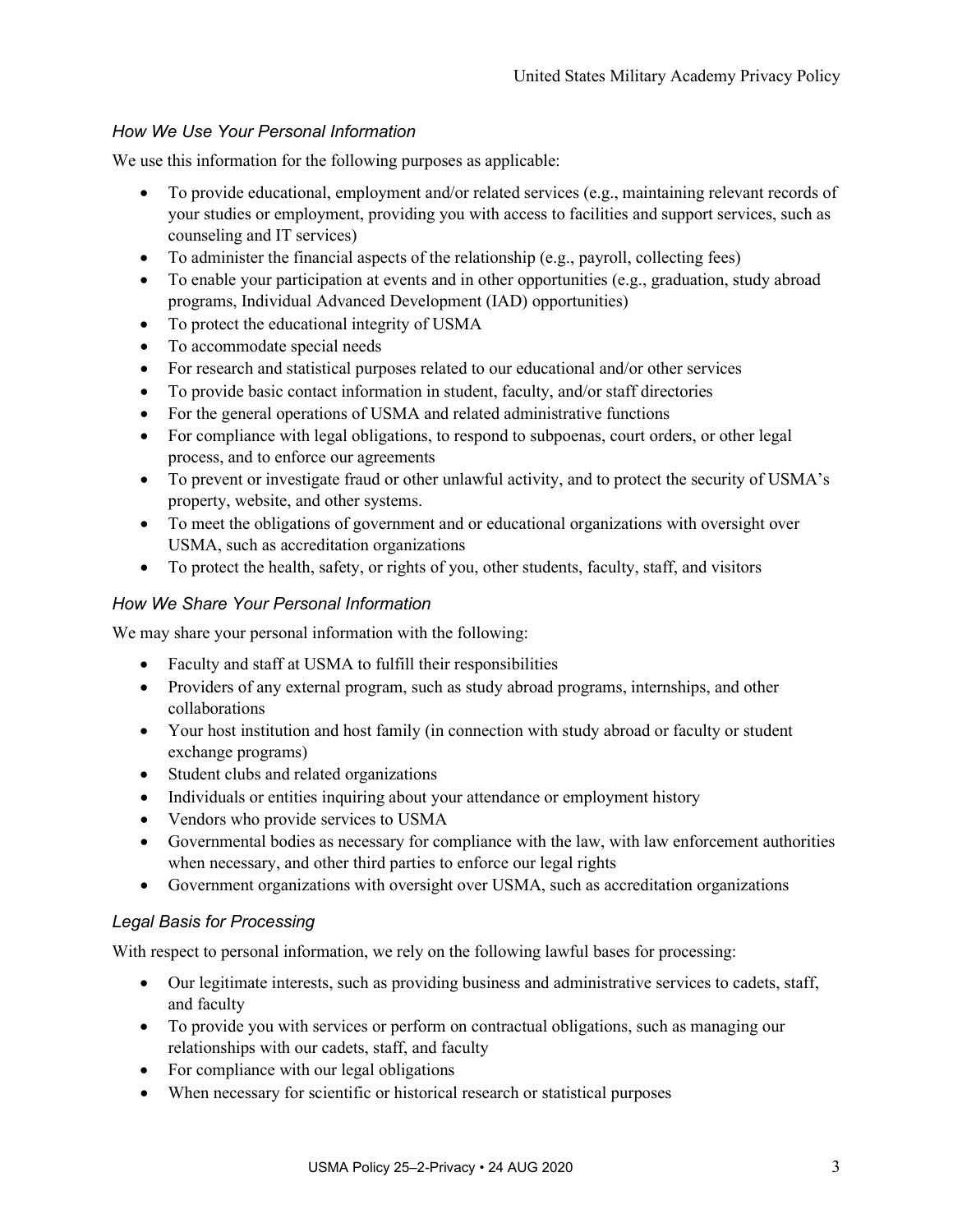• With your consent, when applicable

## <span id="page-6-0"></span>**Alumni and Other Supporters**

#### <span id="page-6-1"></span>*Personal Information We Collect*

USMA holds personal information related to its alumni and other supporters (such as donors, prospective donors, volunteers, and family members of students). If you are an alumna or other supporter, we may collect and use the following types of personal information about you:

- Academic information (e.g., major, transcript, degree)
- Biographical information (e.g., name, date of birth, ethnicity, sexual orientation, religious affiliation)
- Contact information (e.g., email address, phone number)
- Your activities at USMA (e.g., club memberships)
- Your involvement with USMA and other interests (e.g., attendance at events, philanthropic interests)
- Family information (e.g., marital status, name of spouse)
- Health information (e.g., disability, food allergies)
- Financial information (e.g., history of donations, wealth information)
- Employment information

We collect data about alumni and other supporters from various sources, including directly from the individual (e.g., filling out a form on our website). We also retain information from your student records if you studied here. We also collect information from publicly available sources, such as social media, and from third parties, such as companies that conduct wealth screening or other people that might know you and your philanthropic interests.

#### <span id="page-6-2"></span>*How We Use Your Personal Information*

Your personal information is used for the following purposes:

- Sending you informational publications (e.g., Pointer Magazine, newsletters from departments and clubs you may have interest in)
- Conducting surveys so that we can learn more about our alumni and other supporters
- Providing services (e.g., networking events, ongoing career services)
- Sending you information about fundraising campaigns, events, and volunteer opportunities that may be of interest to you
- For administrative purposes (e.g., processing donations and issuing a tax receipt, managing events, such as reunions)
- For research and statistical purposes
- To publicly acknowledge gifts (with the consent of the donor)
- For compliance with legal obligations, to respond to subpoenas, court orders, or other legal process, and to enforce our agreements
- To prevent or investigate fraud or other unlawful activity, and to protect the security of USMA's property, website, and other systems
- To meet the obligations of government organizations with oversight over USMA, such as accreditation organizations
- To protect the health, safety, or rights of you, other students, faculty, staff, and visitors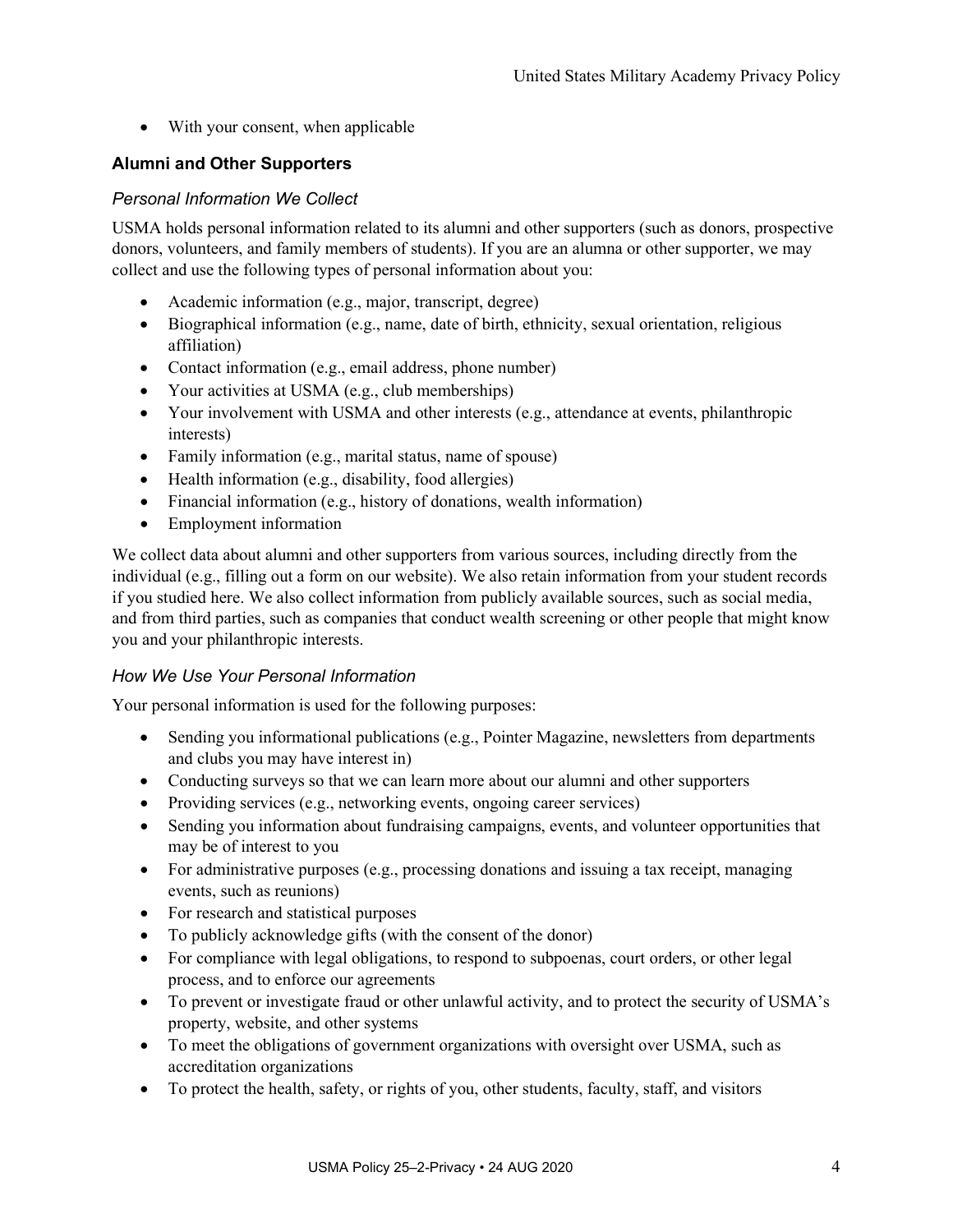## <span id="page-7-0"></span>*How We Share Your Personal Information*

We share your personal information with the following:

- USMA academic departments, clubs, and interest groups
- USMA Association of Graduates, specific alumni clubs and organizations and similar affiliates
- Vendors who provide services to USMA
- Governmental bodies as necessary for compliance with the law, with law enforcement authorities when necessary, and other third parties to enforce our legal rights
- Government organizations with oversight over USMA, such as accreditation organizations.

#### <span id="page-7-1"></span>*Legal Basis for Processing*

With respect to personal information, we rely on the following lawful bases for processing:

- Our legitimate interests, such as maintaining alumni relationships and conducting fundraising activities
- To provide you with services or perform on contractual obligations, such as providing certain alumni services
- For compliance with our legal obligations
- When necessary for scientific or historical research or statistical purposes
- With your consent, when applicable

## <span id="page-7-2"></span>**Website(s) Visitors**

#### <span id="page-7-3"></span>*Personal Information We Collect*

USMA's websites an information system intended to present an integrated view of the USMA to prospective students, alumni, the members of the USMA community, and others with an interest in USMA. If you visit these sites to view or download information or submit information to us, we or our third-party vendors may automatically collect the following types of personal information:

- the name of the domain from which you access the Internet
- the date and time of your visit
- $\bullet$  the page(s) you visit
- your computing platform

Some of this information may be collected with cookies, which are text files that are placed on your hard disk by a web server(s), or similar technologies, such as web beacons. Some of these cookies are managed by third parties that we do not control, such as Google Analytics. You can accept or decline cookies by changing your browser settings. If you choose to decline cookies, some features on this website(s) may not work properly.

If you use our website(s) to complete forms, use our applications, or submit information to us (such as through our alumni and supplier registration pages), we will collect the information that you provide to us, as well as related information such as your login ID.

## <span id="page-7-4"></span>*How We Use Your Personal Information*

USMA uses the data collected with cookies and similar technologies in the aggregate for purposes of analyzing site traffic, managing the site, and providing accountability regarding the usefulness of our work.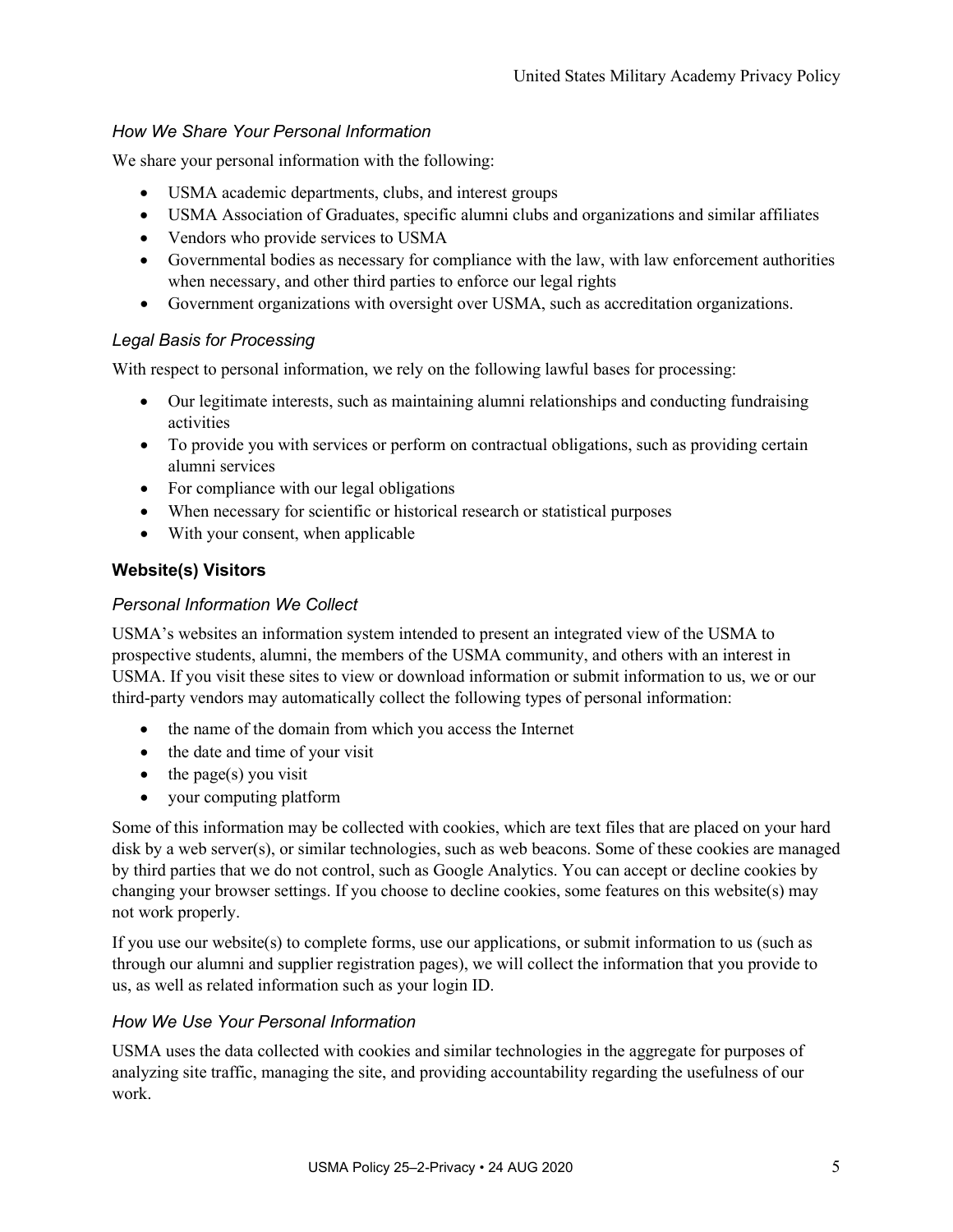If you provide us with information (such as through our alumni and supplier registration pages), we will use that information for the purposes described on the form or registration pages.

We may also use your personal information for the following purposes:

- For compliance with legal obligations, to respond to subpoenas, court orders, or other legal process, and to enforce our agreements
- To prevent or investigate fraud or other unlawful activity, and to protect the security of USMA's property, website, and other systems.
- To meet the obligations of private organizations with oversight over USMA, such as accreditation organizations
- To protect the health, safety, or rights of you, other students, faculty, staff, and visitors

#### <span id="page-8-0"></span>*How We Share Your Personal Information*

USMA does not disclose the automatically collected personal information to third parties unless the third party is an institutionally authorized provider of services to USMA. USMA uses information collected through website forms as specified on the form or as we otherwise described in this notice.

USMA website(s) contains links to many sites that are beyond our control. USMA is not responsible for the privacy practices or content of these other sites. Users of these services are subject to the privacy policies established by the third-party provider.

#### <span id="page-8-1"></span>*Legal Basis for Processing*

With respect to personal information, we rely on the following lawful bases for processing:

- Our legitimate interests, such as monitoring our website usage
- To provide you with services or perform on contractual obligations, such as managing our relationships with our suppliers and alumni
- For compliance with our legal obligations
- With your consent, when applicable

# <span id="page-8-2"></span>**Retention of Data**

USMA retains personal information about students and alumni indefinitely for alumni relationships, academic record-keeping, and archiving purposes. USMA retains and disposes of other personal information in accordance with applicable USMA and Army data retention policies.

## <span id="page-8-3"></span>**Communications from USMA**

USMA periodically sends marketing communications to alumni, supporters, and other members of the USMA community, such as newsletters, event invitations, and fundraising information. If you would like to request that USMA stop these communications with you, please contact us at  $\frac{\text{privacy}(a\text{westpoint}.edu)}{\text{poly}(a\text{testpoint})}$ . If you request to be removed from our mailing lists, we will retain your contact information to ensure that we do not continue to contact you for these purposes. If applicable, we will also continue to process your personal information for other purposes consistent with this Privacy Policy.

## <span id="page-8-4"></span>**Individual Rights**

You may have the following legal rights under applicable law with respect to the personal information processed by USMA.